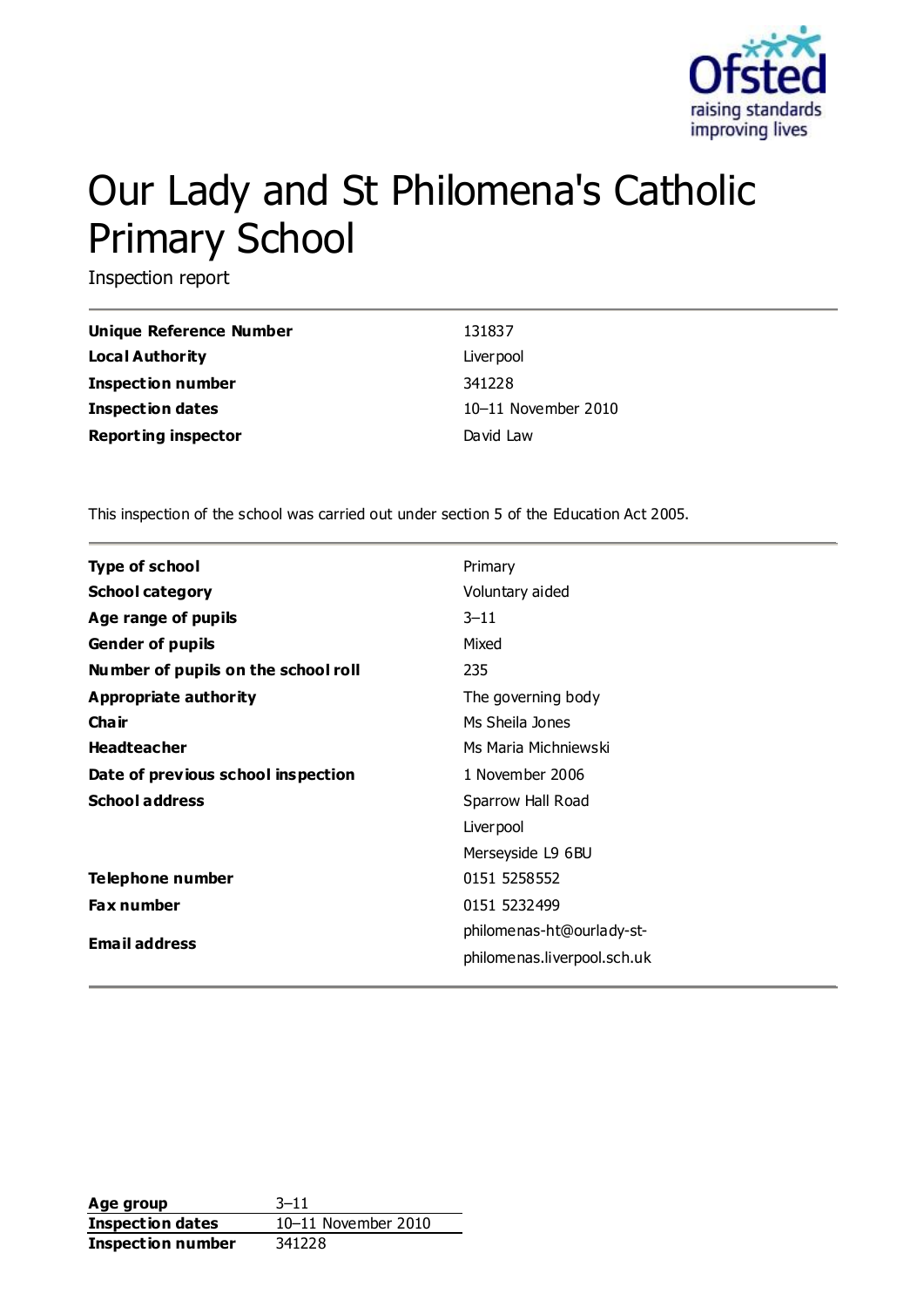The Office for Standards in Education, Children's Services and Skills (Ofsted) regulates and inspects to achieve excellence in the care of children and young people, and in education and skills for learners of all ages. It regulates and inspects childcare and children's social care, and inspects the Children and Family Court Advisory Support Service (Cafcass), schools, colleges, initial teacher training, work-based learning and skills training, adult and community learning, and education and training in prisons and other secure establishments. It assesses council children's services, and inspects services for looked after children, safeguarding and child protection.

Further copies of this report are obtainable from the school. Under the Education Act 2005, the school must provide a copy of this report free of charge to certain categories of people. A charge not exceeding the full cost of reproduction may be made for any other copies supplied.

If you would like a copy of this document in a different format, such as large print or Braille, please telephone 0300 1234 234, or email **[enquiries@ofsted.gov.uk](mailto:enquiries@ofsted.gov.uk)**.

You may copy all or parts of this document for non-commercial educational purposes, as long as you give details of the source and date of publication and do not alter the documentation in any way.

To receive regular email alerts about new publications, including survey reports and school inspection reports, please visit our website and go to 'Subscribe'.

Royal Exchange Buildings St Ann's Square Manchester M2 7LA T: 0300 1234 234 Textphone: 0161 618 8524 E: **[enquiries@ofsted.gov.uk](mailto:enquiries@ofsted.gov.uk)**

W: **[www.ofsted.gov.uk](http://www.ofsted.gov.uk/)**

© Crown copyright 2010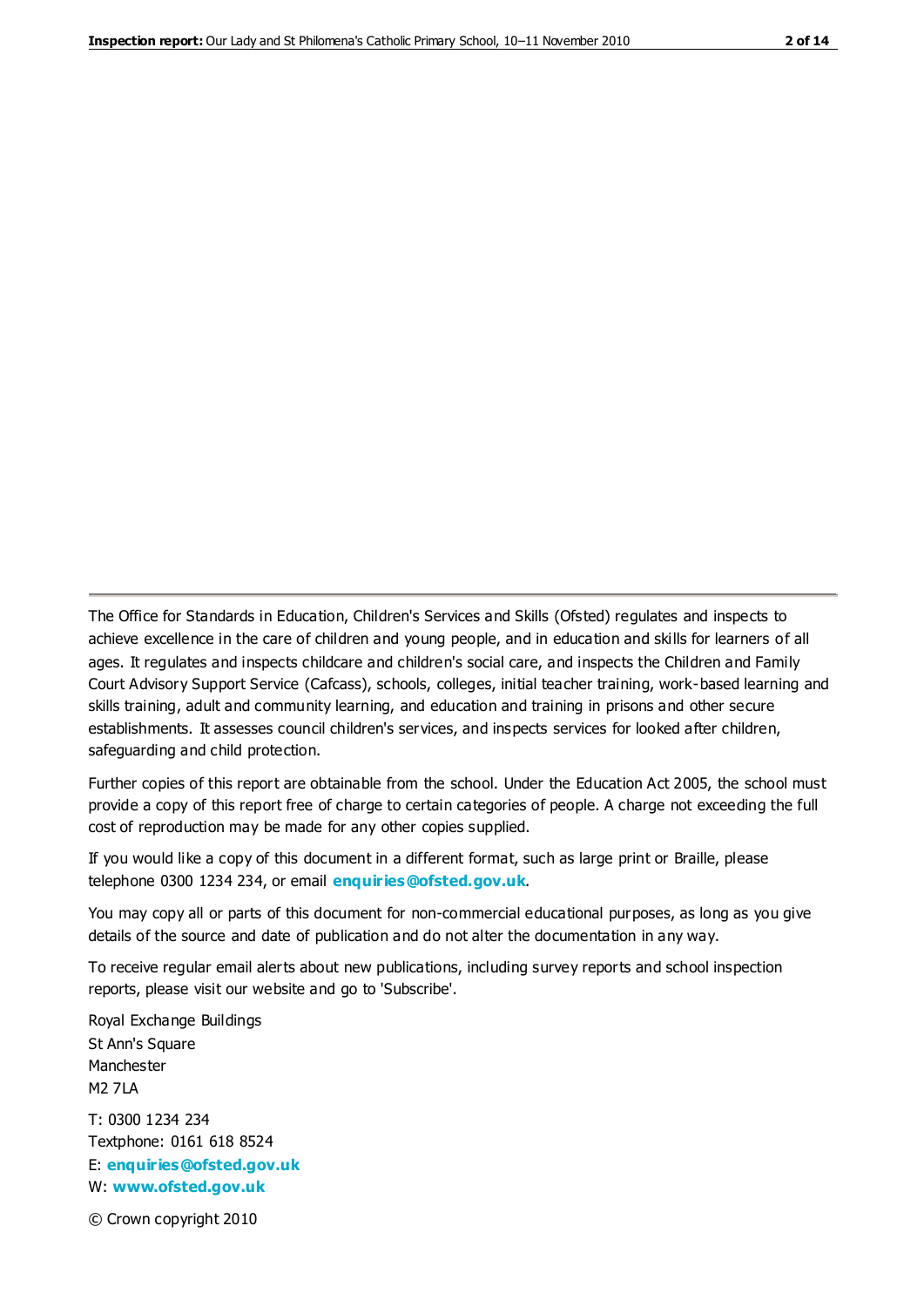# **Introduction**

This inspection was carried out by three additional inspectors. Inspectors observed teaching and learning in 19 lessons involving 10 teachers. They held meetings with groups of pupils, members of the governing body, staff and a representative from the local authority. They observed the school's work and looked at the improvement plan, school policies, safeguarding documents and evidence from school self-evaluation. Account was taken of teachers' curriculum planning and their assessments of pupils' progress. Samples of pupils' books were also reviewed. Inspectors evaluated the views of parents and carers by analysing 59 questionnaires returned by them. Questionnaires from 101 pupils and 13 staff were also evaluated.

The inspection team reviewed many aspects of the school's work. It looked in detail at the following.

- $\blacksquare$  The progress pupils make in English, particularly the standards they reach in writing, including their ability to spell, punctuate and form their handwriting.
- Teachers' use of assessment to plan learning, and how well it matches pupils' different abilities, needs and interests.
- Information about current levels of attendance and how effective the school is in reducing persistent absence.

# **Information about the school**

This is an above average sized primary school. The percentage of pupils known to be eligible for a free school meal is above average. The percentage of pupils with special educational needs and/or disabilities is above average, although there are no pupils with a statement of special educational needs. The percentages of pupils from minority ethnic groups, or who speak English as an additional language, are below average. The school has achieved Healthy School Status, Activemark, Artsmark and the Eco-Schools Bronze Award. In addition, the school has gained the Schools Enterprise Challenge Award.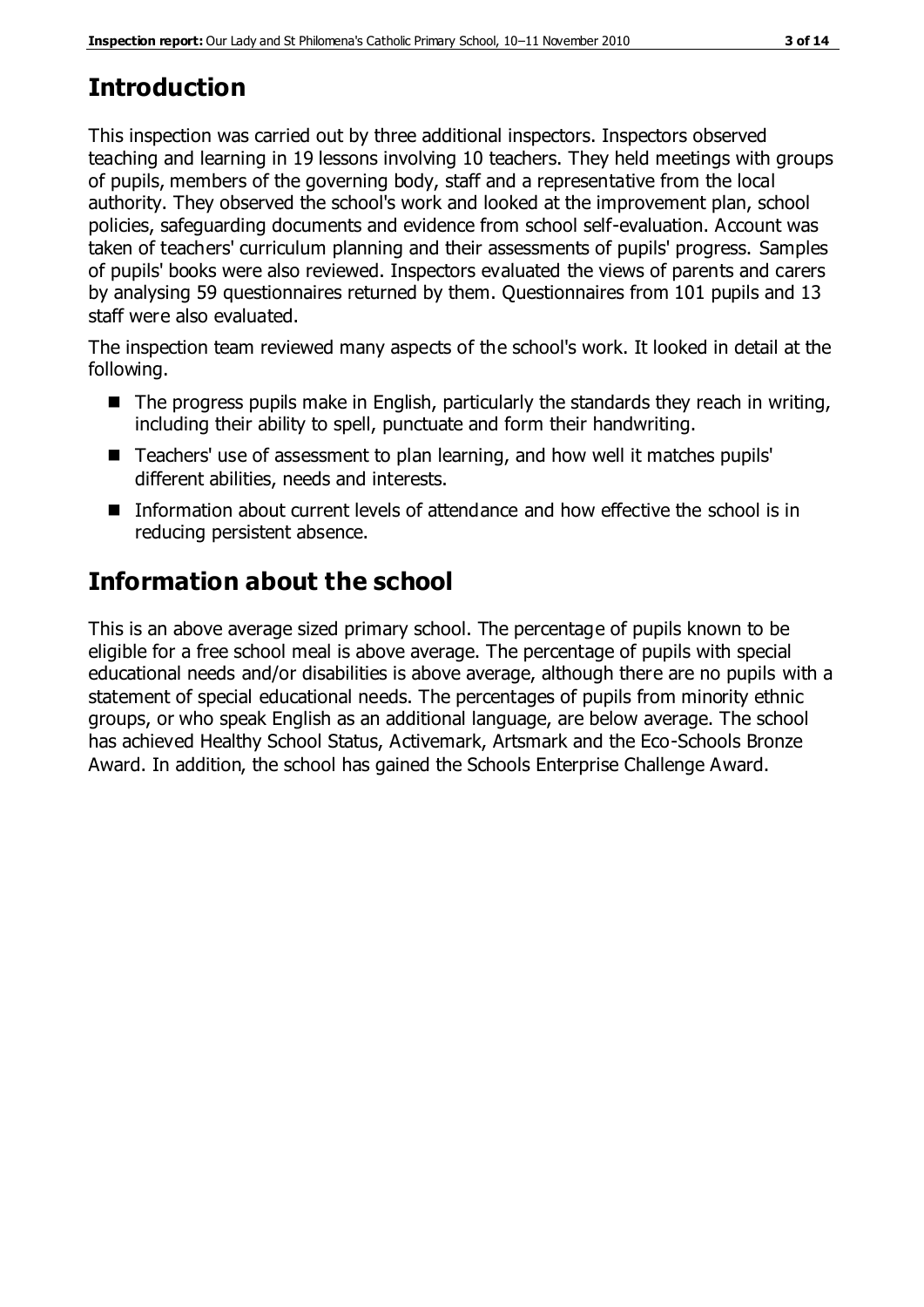**Inspection grades: 1 is outstanding, 2 is good, 3 is satisfactory, and 4 is inadequate** Please turn to the glossary for a description of the grades and inspection terms

# **Inspection judgements**

| Overall effectiveness: how good is the school?  |  |
|-------------------------------------------------|--|
| The school's capacity for sustained improvement |  |

## **Main findings**

The school provides a satisfactory education for its pupils and achievement is satisfactory. It has a number of good features. There is a welcoming ethos and care, guidance and support are good. Pupils are happy, behave well and are respectful of others. They feel safe and procedures for keeping them safe are good. Pupils are eager to take responsibility and their contribution to the school and the wider community is good, for example as members of the school council. There are good partnerships to promote learning and well-being including links with the church and local schools. Pupils have a good understanding of how to keep healthy and enjoy participating in various sports.

The progress of all groups of pupils, including those with special educational needs and/or disabilities, is satisfactory. Pupils enjoy learning and are keen to do their best. They make steady gains in acquiring mathematical skills but achievement in English, although satisfactory, is not as strong. Pupils gain a sound knowledge of reading strategies but progress in writing is not as brisk. Pupils are rarely confident in using writing skills across the curriculum and too few are secure in their spelling and handwriting abilities. Pupils enjoy using computers and working cooperatively. They receive a satisfactory preparation for their future economic well-being. Recent improvements have brought attendance to average levels and the school is working hard to sustain this. Teaching is satisfactory and strengths include the positive relations in all classrooms and teachers' use of subject knowledge. In some lessons, time is not used well, pupils are too passive and consequently learning slows. Assessment is not always used to match learning to individual needs and marking does not consistently show pupils how to improve. The satisfactory curriculum promotes pupils' personal development through a rich range of activities in sport and music.

Leaders and managers are well motivated, work as a team and are sufficiently ambitious in wanting the best for all pupils. Members of the governing body visit the school regularly and provide both support and challenge. The capacity to sustain improvement is satisfactory. Monitoring and evaluation are mainly accurate, although the school has too optimistic a view of the quality of teaching. There is a satisfactory drive for improvement. The headteacher provides firm direction and others share in the leadership by contributing to self-evaluation and improvement planning. Priorities for improvement are relevant and there is evidence of impact, for example in improved attendance. The school makes a good contribution to promoting community cohesion and pupils from all backgrounds get on well together. Good relations with parents and carers underpin their strong support.

## **What does the school need to do to improve further?**

Raise achievement in English by: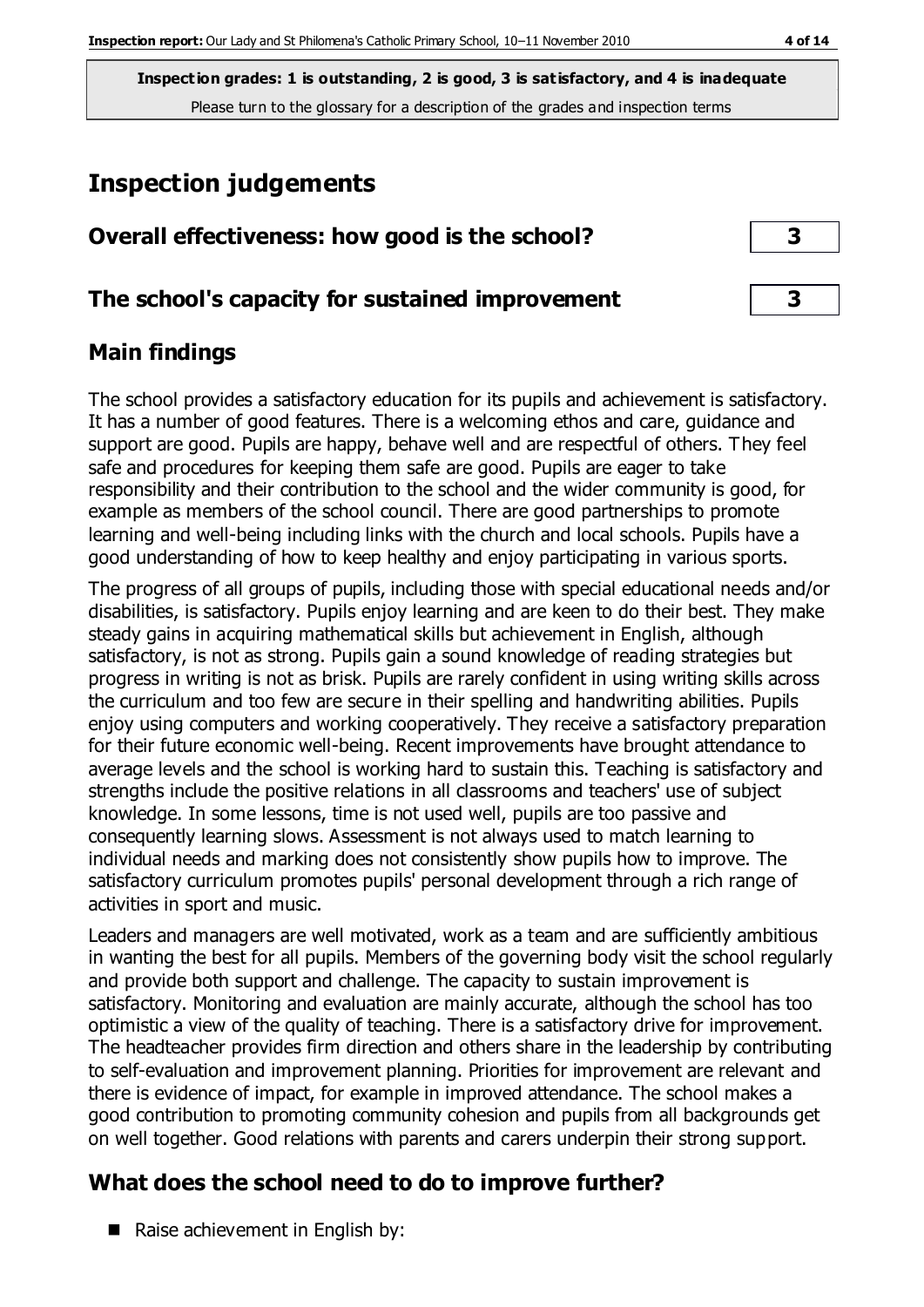**Inspection grades: 1 is outstanding, 2 is good, 3 is satisfactory, and 4 is inadequate** Please turn to the glossary for a description of the grades and inspection terms

- providing opportunities for pupils to use their reading, writing, speaking and listening skills across the curriculum
- enabling pupils to acquire confidence and skill in handwriting, spelling and punctuation
- helping pupils to know and understand their personal targets and how they can improve.
- Improve consistency in the quality of teaching and the use of assessment so more of it is good or better by:
	- raising expectations of what pupils can achieve and increasing the pace of learning
	- providing more practical learning where pupils are actively engaged
	- using assessment more effectively to match learning to pupils' needs
	- $-$  ensuring the marking of pupils' work is of consistent quality in helping them to know how they can improve.
- Further improve attendance, so that it is sustained at average levels or above by rigorously tracking and supporting the most persistent absentees and their families.
- Up to 40% of the schools whose overall effectiveness is judged satisfactory may receive a monitoring visit by an Ofsted inspector before their next section 5 inspection.

#### **Outcomes for individuals and groups of pupils 3**

Pupils are eager to learn and this, together with their good behaviour, helps them to make satisfactory progress in their lessons. They listen carefully to instructions, try their best and work well together in small groups, often showing good enjoyment. For example, in Year 4 pupils thoroughly enjoyed working in groups to discuss what was fact and opinion about Roman Britain; Year 5 pupils made significant gains in their French as they participated enthusiastically in a lively lesson.

Most pupils enter the Early Years Foundation Stage with attainment below the expected levels, particularly in their language skills. They make a brisk start in Nursery but progress in Reception, although satisfactory, is slower. Most enter Year 1 with reading and writing skills below those expected but other areas of learning are in line with expectation or above. There is satisfactory progress overall through Key Stages 1 and 2 but it is good in lessons where teaching is stronger. Attainment at the end of Year 6 in 2010 was broadly average, although better in mathematics than English. Currently, across the school it is broadly average although below in writing in most classes. Many pupils find it difficult to write at length, and for different purposes across the curriculum. Pupils' learning and progress are quicker where work is well matched to their needs. There are no significant differences in the progress of various groups and pupils with special educational needs and/or disabilities make satisfactory progress. Pupils are tolerant and treat each other respectfully; their spiritual, moral, social and cultural development is good. Pupils' satisfactory achievement, good behaviour and positive attitudes provide a sound platform for the next stage of their education.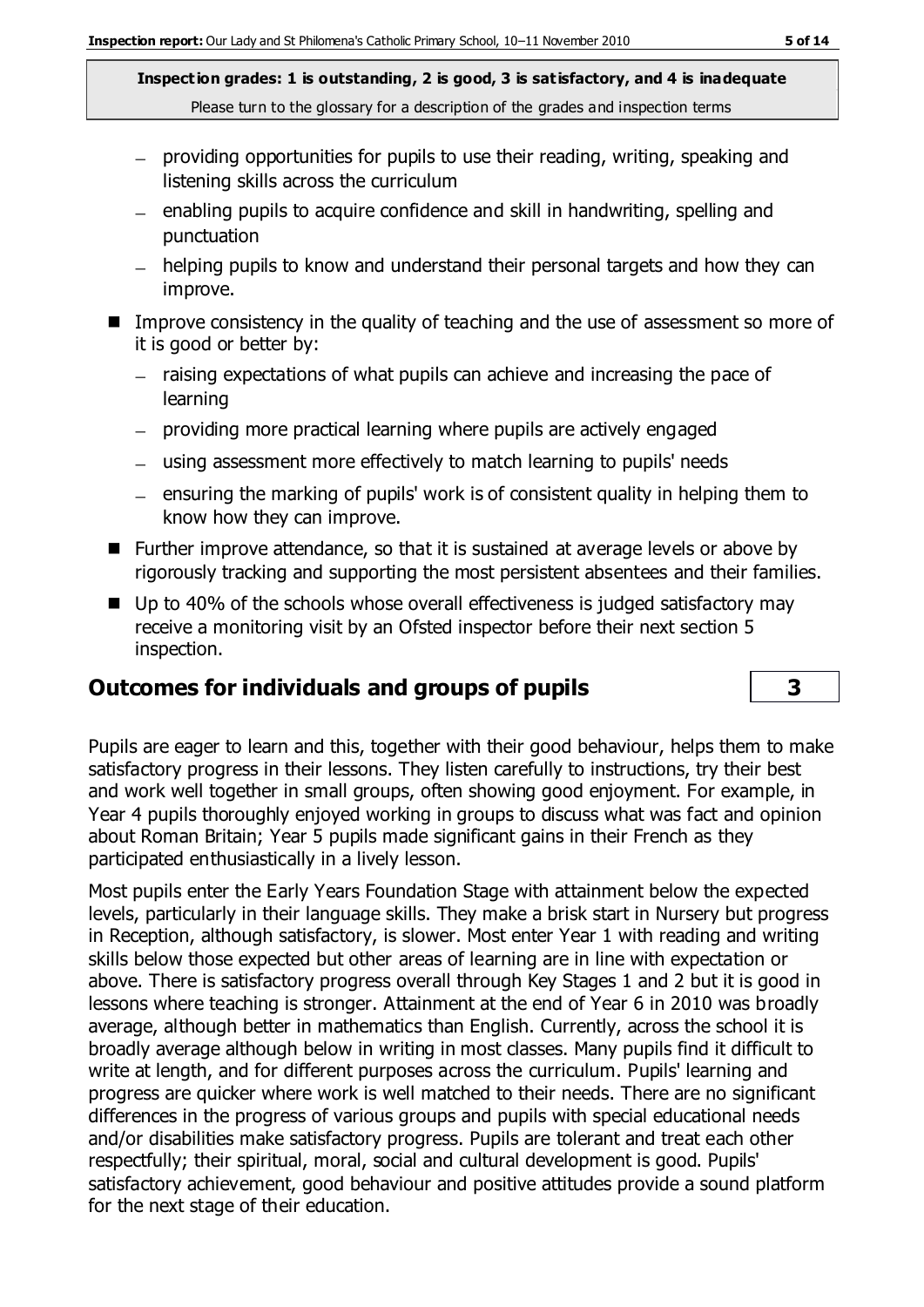Please turn to the glossary for a description of the grades and inspection terms

#### These are the grades for pupils' outcomes

| Pupils' achievement and the extent to which they enjoy their learning                                                     | 3            |
|---------------------------------------------------------------------------------------------------------------------------|--------------|
| Taking into account:<br>Pupils' attainment <sup>1</sup>                                                                   |              |
| The quality of pupils' learning and their progress                                                                        | 3            |
| The quality of learning for pupils with special educational needs and/or disabilities<br>and their progress               | 3            |
| The extent to which pupils feel safe                                                                                      | $\mathbf{2}$ |
| Pupils' behaviour                                                                                                         | $\mathbf{2}$ |
| The extent to which pupils adopt healthy lifestyles                                                                       | 2            |
| The extent to which pupils contribute to the school and wider community                                                   | 2            |
| The extent to which pupils develop workplace and other skills that will contribute to<br>their future economic well-being |              |
| Taking into account:<br>Pupils' attendance <sup>1</sup>                                                                   |              |
| The extent of pupils' spiritual, moral, social and cultural development                                                   | 2            |

<sup>1</sup> The grades for attainment and attendance are: 1 is high; 2 is above average; 3 is broadly average; and 4 is low

#### **How effective is the provision?**

Teaching is of satisfactory quality. Where it is at its best, practical activities are used well to stimulate interest and lessons are carefully planned to engage all pupils. Technology is used well, for example, to teach phonic skills or present information. Classrooms are well organised with lively displays of pupils' work. However, too often pupils are not active in their learning because teachers spend too much time explaining or allocating tasks. As a result, the pace of learning is too slow. Too often, work is not matched well enough to personal needs and pupils of different abilities are given the same activities so the more able are not sufficiently challenged and others find work too difficult. Marking is completed regularly and praises pupils' efforts but does not consistently show them what to improve. The curriculum is satisfactory and helps pupils to make expected progress and there is good provision for enriching pupils' experience. This includes numerous visits and opportunities to learn both French and Spanish. Good care, guidance and support make effective provision for pupils facing challenging circumstances, including those with special educational needs and/or disabilities. This ensures they participate in learning and develop well personally. Links with external support agencies are strong. There are good procedures to ensure a smooth transition into the Early Years Foundation Stage and to secondary education. Systems are securely in place to ensure regular attendance as seen in the recent success in reducing persistent absence.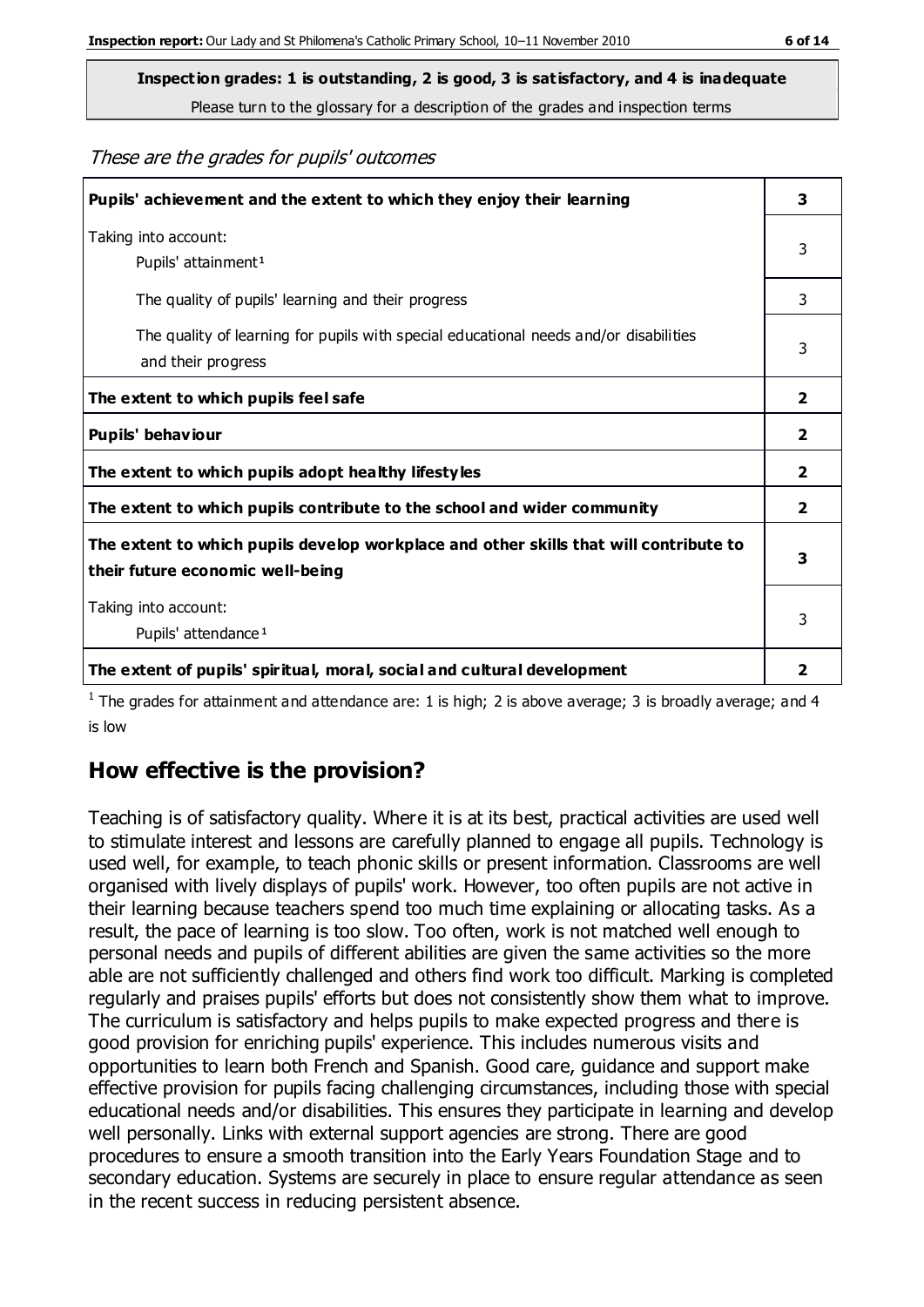**Inspection grades: 1 is outstanding, 2 is good, 3 is satisfactory, and 4 is inadequate** Please turn to the glossary for a description of the grades and inspection terms

These are the grades for the quality of provision

| The quality of teaching                                                                                    |  |
|------------------------------------------------------------------------------------------------------------|--|
| Taking into account:<br>The use of assessment to support learning                                          |  |
| The extent to which the curriculum meets pupils' needs, including, where relevant,<br>through partnerships |  |
| The effectiveness of care, guidance and support                                                            |  |

#### **How effective are leadership and management?**

All leaders and managers are well motivated and show a strong commitment to pupils' personal development and well-being. Senior leaders ensure regular self-review of provision and outcomes, for example, by using systems to track pupils' progress, and leaders at all levels make a valuable contribution. Subject leaders work cooperatively to monitor and evaluate achievement; they contribute to improvement planning and professional development. Meetings take place to review how well pupils are doing. These meetings are not systematic enough in the way they use evidence of pupils' progress in lessons to target strategies for improvement, for example, by revising teaching methods. The governing body provides satisfactory challenge and support and has a clear commitment to pupils, their families and the community. The school promotes community cohesion effectively because it knows its context well and there are good opportunities to learn about the range of cultures in Britain and elsewhere. All pupils have an equal opportunity to learn and there is no discrimination. They show a good understanding of how to keep safe and procedures for safeguarding are good because there is effective training and staff roles are clearly defined. The budget is managed efficiently and, taking account of the outcomes for pupils, the school provides satisfactory value for money.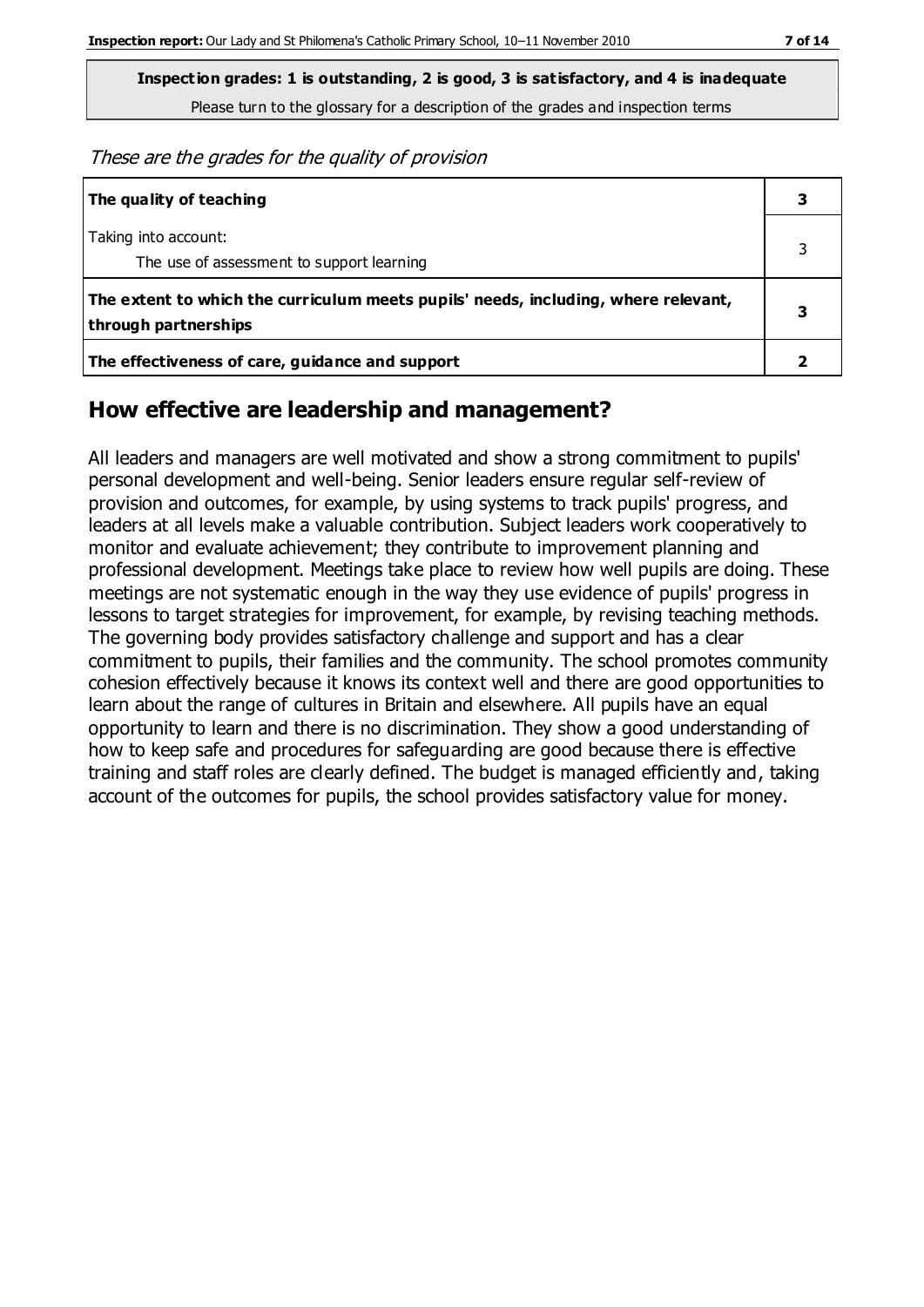**Inspection grades: 1 is outstanding, 2 is good, 3 is satisfactory, and 4 is inadequate**

Please turn to the glossary for a description of the grades and inspection terms

These are the grades for leadership and management

| The effectiveness of leadership and management in embedding ambition and driving<br>improvement                                                                  |                         |
|------------------------------------------------------------------------------------------------------------------------------------------------------------------|-------------------------|
| Taking into account:<br>The leadership and management of teaching and learning                                                                                   | 3                       |
| The effectiveness of the governing body in challenging and supporting the<br>school so that weaknesses are tackled decisively and statutory responsibilities met | 3                       |
| The effectiveness of the school's engagement with parents and carers                                                                                             | $\mathbf{2}$            |
| The effectiveness of partnerships in promoting learning and well-being                                                                                           | $\mathbf{2}$            |
| The effectiveness with which the school promotes equality of opportunity and tackles<br>discrimination                                                           | 3                       |
| The effectiveness of safeguarding procedures                                                                                                                     | $\overline{\mathbf{2}}$ |
| The effectiveness with which the school promotes community cohesion                                                                                              | $\overline{2}$          |
| The effectiveness with which the school deploys resources to achieve value for money                                                                             | 3                       |

### **Early Years Foundation Stage**

Overall effectiveness of the Early Years Foundation Stage is satisfactory. In most years, children enter the Nursery with skills below those expected at this age, particularly in language skills. All children make at least satisfactory progress in their learning and enjoy what they do. Progress is brisk in the nursery and the outdoor environment in used particularly well. In contrast, children in Reception have too little opportunity to learn outdoors. All children develop their independence and learn how to manage daily routines well. Behaviour is good and children share, cooperate and play well with others. Adults have a secure knowledge of the development of young children. Teaching is never less than satisfactory and consistently good in the Nursery. There is thorough assessment through observation of children learning and this informs planning for what they should learn next. Relationships between adults and children are warm and positive. Appropriate strategies are in place to involve parents and carers. Induction systems are good. Leadership and management are satisfactory. Adults work together as a team and there are sound opportunities for professional development. Routines are efficient and things run smoothly day-to-day.

**Overall effectiveness of the Early Years Foundation Stage 3** Taking into account: Outcomes for children in the Early Years Foundation Stage 3 The quality of provision in the Early Years Foundation Stage **3 3** The effectiveness of leadership and management of the Early Years Foundation  $\vert$  3

These are the grades for the Early Years Foundation Stage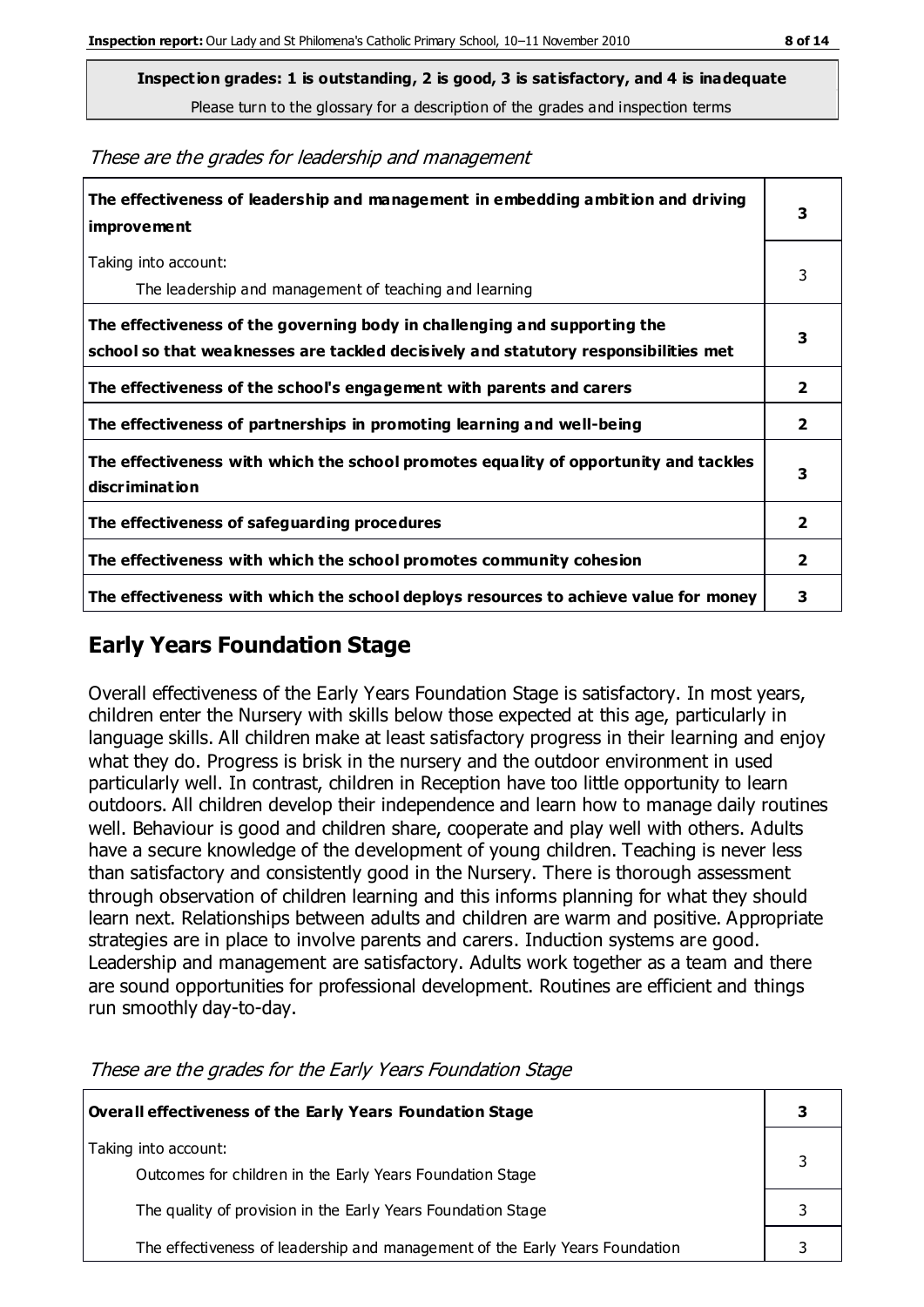**Inspection grades: 1 is outstanding, 2 is good, 3 is satisfactory, and 4 is inadequate**

Please turn to the glossary for a description of the grades and inspection terms

Stage

## **Views of parents and carers**

All parents and carers feel the school keeps their children safe and helps them to have a healthy lifestyle. Almost all say their children enjoy school and are well prepared for the future. A small minority feel that the school does not deal effectively with unacceptable behaviour. Inspectors found behaviour to be good and that the school deals well with rare instances when this is not the case. Similarly, a small minority say the school does not take account of their suggestions and concerns. Inspectors found that the school has suitable systems in place to enable parents and carers to express their concerns and some parents wrote to inspectors to say how friendly and approachable they felt the staff to be.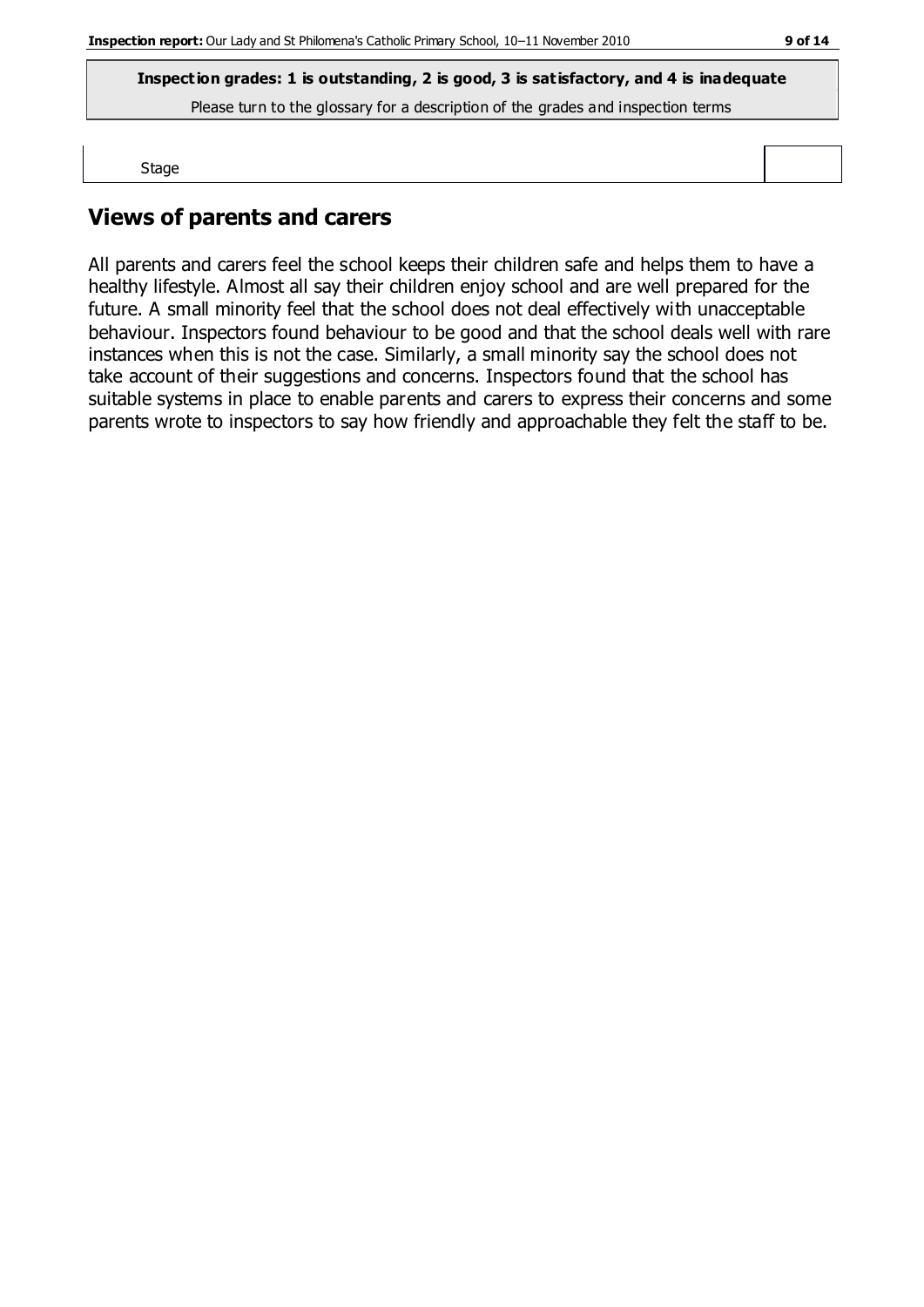#### **Responses from parents and carers to Ofsted's questionnaire**

Ofsted invited all the registered parents and carers of pupils registered at Our Lady and St Philomena's Catholic Primary School to complete a questionnaire about their views of the school.

In the questionnaire, parents and carers were asked to record how strongly they agreed with 13 statements about the school.

The inspection team received 59 completed questionnaires by the end of the on-site inspection. In total, there are 235 pupils registered at the school.

| <b>Statements</b>                                                                                                                                                                                                                                       | <b>Strongly</b><br>agree |               | Agree        |               | <b>Disagree</b> |                | <b>Strongly</b><br>disagree |                |
|---------------------------------------------------------------------------------------------------------------------------------------------------------------------------------------------------------------------------------------------------------|--------------------------|---------------|--------------|---------------|-----------------|----------------|-----------------------------|----------------|
|                                                                                                                                                                                                                                                         | <b>Total</b>             | $\frac{1}{2}$ | <b>Total</b> | $\frac{1}{2}$ | <b>Total</b>    | $\frac{0}{0}$  | <b>Total</b>                | $\frac{1}{2}$  |
| My child enjoys school                                                                                                                                                                                                                                  | 44                       | 67            | 20           | 30            | $\mathbf{1}$    | $\overline{2}$ | $\mathbf{1}$                | $\overline{2}$ |
| The school keeps my child<br>safe                                                                                                                                                                                                                       | 46                       | 70            | 20           | 30            | 0               | $\mathbf 0$    | $\mathbf 0$                 | $\mathbf 0$    |
| My school informs me about<br>my child's progress                                                                                                                                                                                                       | 34                       | 52            | 30           | 45            | $\mathbf{1}$    | $\overline{2}$ | $\mathbf 0$                 | $\mathbf 0$    |
| My child is making enough<br>progress at this school                                                                                                                                                                                                    | 30                       | 45            | 33           | 50            | 3               | 5              | $\mathbf 0$                 | $\mathbf 0$    |
| The teaching is good at this<br>school                                                                                                                                                                                                                  | 34                       | 52            | 29           | 44            | 3               | 5              | $\mathbf 0$                 | $\mathbf 0$    |
| The school helps me to<br>support my child's learning                                                                                                                                                                                                   | 30                       | 45            | 31           | 47            | 4               | 6              | $\mathbf 0$                 | $\mathbf 0$    |
| The school helps my child to<br>have a healthy lifestyle                                                                                                                                                                                                | 32                       | 48            | 33           | 50            | 0               | $\mathbf 0$    | $\mathbf 0$                 | $\mathbf 0$    |
| The school makes sure that<br>my child is well prepared for<br>the future (for example<br>changing year group,<br>changing school, and for<br>children who are finishing<br>school, entering further or<br>higher education, or entering<br>employment) | 32                       | 48            | 30           | 45            | $\mathbf{1}$    | $\overline{2}$ | $\mathbf{1}$                | $\overline{2}$ |
| The school meets my child's<br>particular needs                                                                                                                                                                                                         | 32                       | 48            | 30           | 45            | 3               | 5              | $\mathbf 0$                 | $\mathbf 0$    |
| The school deals effectively<br>with unacceptable behaviour                                                                                                                                                                                             | 33                       | 50            | 27           | 41            | 4               | 6              | $\mathbf{1}$                | $\overline{2}$ |
| The school takes account of<br>my suggestions and concerns                                                                                                                                                                                              | 26                       | 39            | 35           | 53            | 3               | 5              | 1                           | $\overline{2}$ |
| The school is led and<br>managed effectively                                                                                                                                                                                                            | 28                       | 42            | 35           | 53            | $\mathbf{1}$    | $\overline{2}$ | $\overline{2}$              | 3              |
| Overall, I am happy with my<br>child's experience at this<br>school                                                                                                                                                                                     | 37                       | 56            | 25           | 38            | $\overline{4}$  | 6              | $\mathbf 0$                 | $\pmb{0}$      |

The table above summarises the responses that parents and carers made to each statement. The percentages indicate the proportion of parents and carers giving that response out of the total number of completed questionnaires. Where one or more parents and carers chose not to answer a particular question, the percentages will not add up to 100%.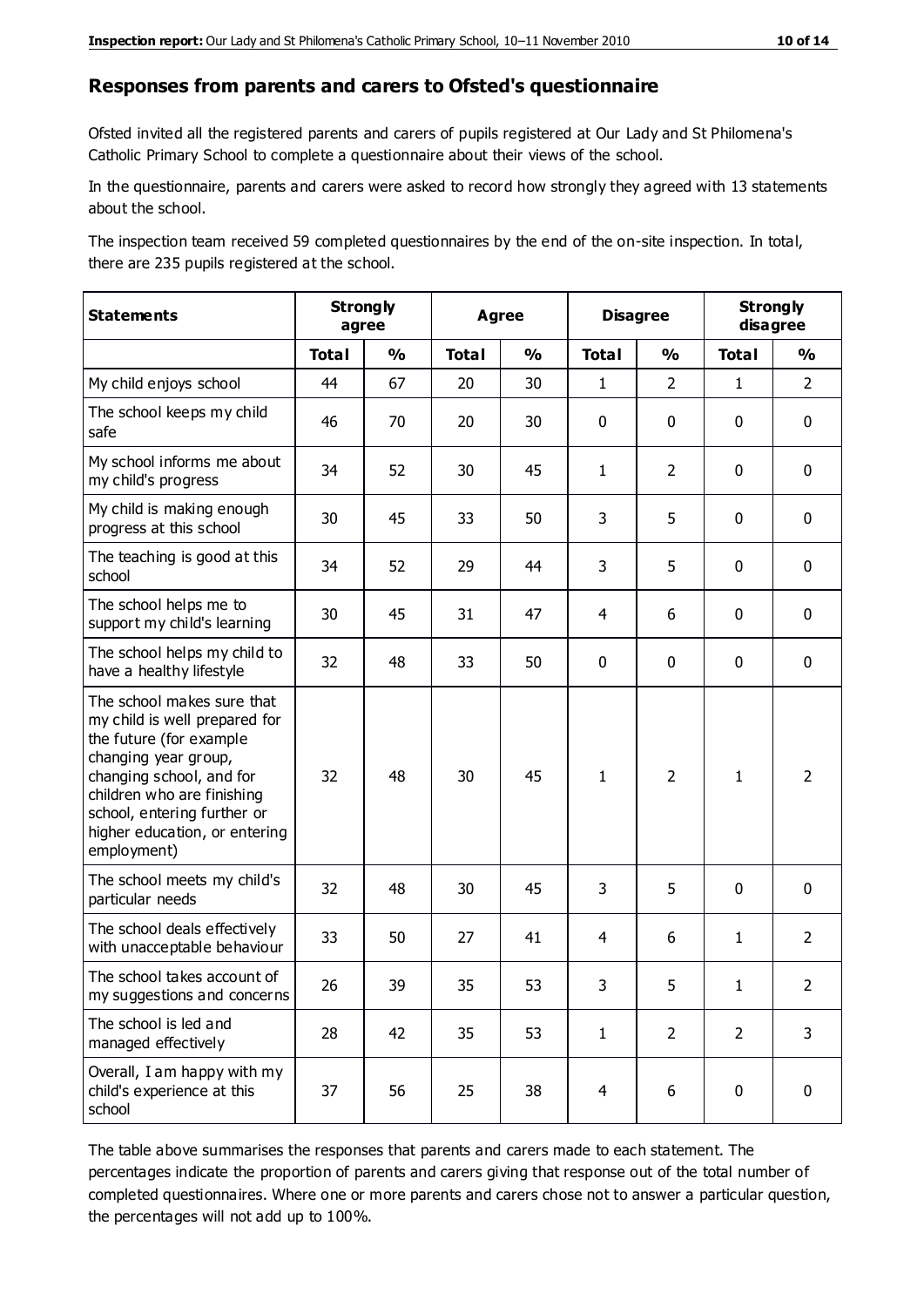## **Glossary**

| Grade   | <b>Judgement</b> | <b>Description</b>                                                                                                                                                                                                            |
|---------|------------------|-------------------------------------------------------------------------------------------------------------------------------------------------------------------------------------------------------------------------------|
| Grade 1 | Outstanding      | These features are highly effective. An outstanding school<br>provides exceptionally well for all its pupils' needs.                                                                                                          |
| Grade 2 | Good             | These are very positive features of a school. A school that<br>is good is serving its pupils well.                                                                                                                            |
| Grade 3 | Satisfactory     | These features are of reasonable quality. A satisfactory<br>school is providing adequately for its pupils.                                                                                                                    |
| Grade 4 | Inadequate       | These features are not of an acceptable standard. An<br>inadequate school needs to make significant improvement<br>in order to meet the needs of its pupils. Ofsted inspectors<br>will make further visits until it improves. |

#### **What inspection judgements mean**

#### **Overall effectiveness of schools**

|                       | Overall effectiveness judgement (percentage of schools) |      |                     |                   |
|-----------------------|---------------------------------------------------------|------|---------------------|-------------------|
| <b>Type of school</b> | <b>Outstanding</b>                                      | Good | <b>Satisfactory</b> | <b>Inadequate</b> |
| Nursery schools       | 58                                                      | 36   | 4                   | 2                 |
| Primary schools       | 8                                                       | 43   | 40                  | 9                 |
| Secondary schools     | 10                                                      | 35   | 42                  | 13                |
| Sixth forms           | 13                                                      | 39   | 45                  | 3                 |
| Special schools       | 33                                                      | 42   | 20                  | 4                 |
| Pupil referral units  | 18                                                      | 40   | 29                  | 12                |
| All schools           | 11                                                      | 42   | 38                  | 9                 |

New school inspection arrangements were introduced on 1 September 2009. This means that inspectors now make some additional judgements that were not made previously.

The data in the table above are for the period 1 September 2009 to 31 March 2010 and are the most recently published data available (see **[www.ofsted.gov.uk](http://www.ofsted.gov.uk/)**). Please note that the sample of schools inspected during the autumn and spring terms 2009/10 was not representative of all schools nationally, as weaker schools are inspected more frequently than good or outstanding schools.

Percentages are rounded and do not always add exactly to 100. Secondary school figures include those that have sixth forms, and sixth form figures include only the data specifically for sixth form inspection judgements.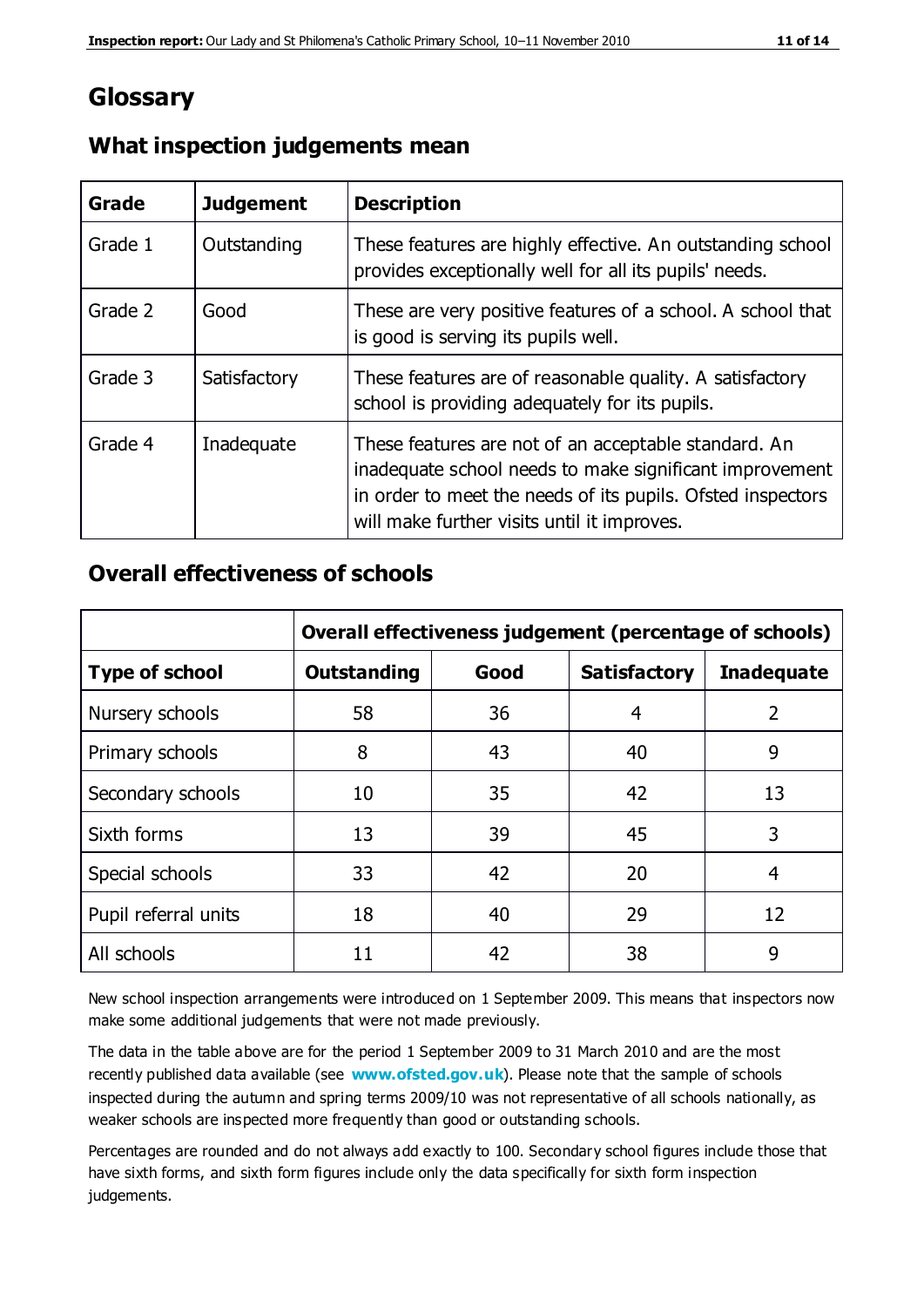## **Common terminology used by inspectors**

| Achievement:               | the progress and success of a pupil in their learning,<br>development or training.                                                                                                                                                          |  |  |
|----------------------------|---------------------------------------------------------------------------------------------------------------------------------------------------------------------------------------------------------------------------------------------|--|--|
| Attainment:                | the standard of the pupils' work shown by test and<br>examination results and in lessons.                                                                                                                                                   |  |  |
| Capacity to improve:       | the proven ability of the school to continue<br>improving. Inspectors base this judgement on what<br>the school has accomplished so far and on the quality<br>of its systems to maintain improvement.                                       |  |  |
| Leadership and management: | the contribution of all the staff with responsibilities,<br>not just the headteacher, to identifying priorities,<br>directing and motivating staff and running the school.                                                                  |  |  |
| Learning:                  | how well pupils acquire knowledge, develop their<br>understanding, learn and practise skills and are<br>developing their competence as learners.                                                                                            |  |  |
| Overall effectiveness:     | inspectors form a judgement on a school's overall<br>effectiveness based on the findings from their<br>inspection of the school. The following judgements,<br>in particular, influence what the overall effectiveness<br>judgement will be. |  |  |
|                            | The school's capacity for sustained<br>improvement.                                                                                                                                                                                         |  |  |
|                            | Outcomes for individuals and groups of pupils.                                                                                                                                                                                              |  |  |
|                            | The quality of teaching.                                                                                                                                                                                                                    |  |  |
|                            | The extent to which the curriculum meets<br>pupils' needs, including, where relevant,<br>through partnerships.                                                                                                                              |  |  |
|                            | The effectiveness of care, guidance and<br>support.                                                                                                                                                                                         |  |  |
| Progress:                  | the rate at which pupils are learning in lessons and<br>over longer periods of time. It is often measured by<br>comparing the pupils' attainment at the end of a key                                                                        |  |  |

stage with their attainment when they started.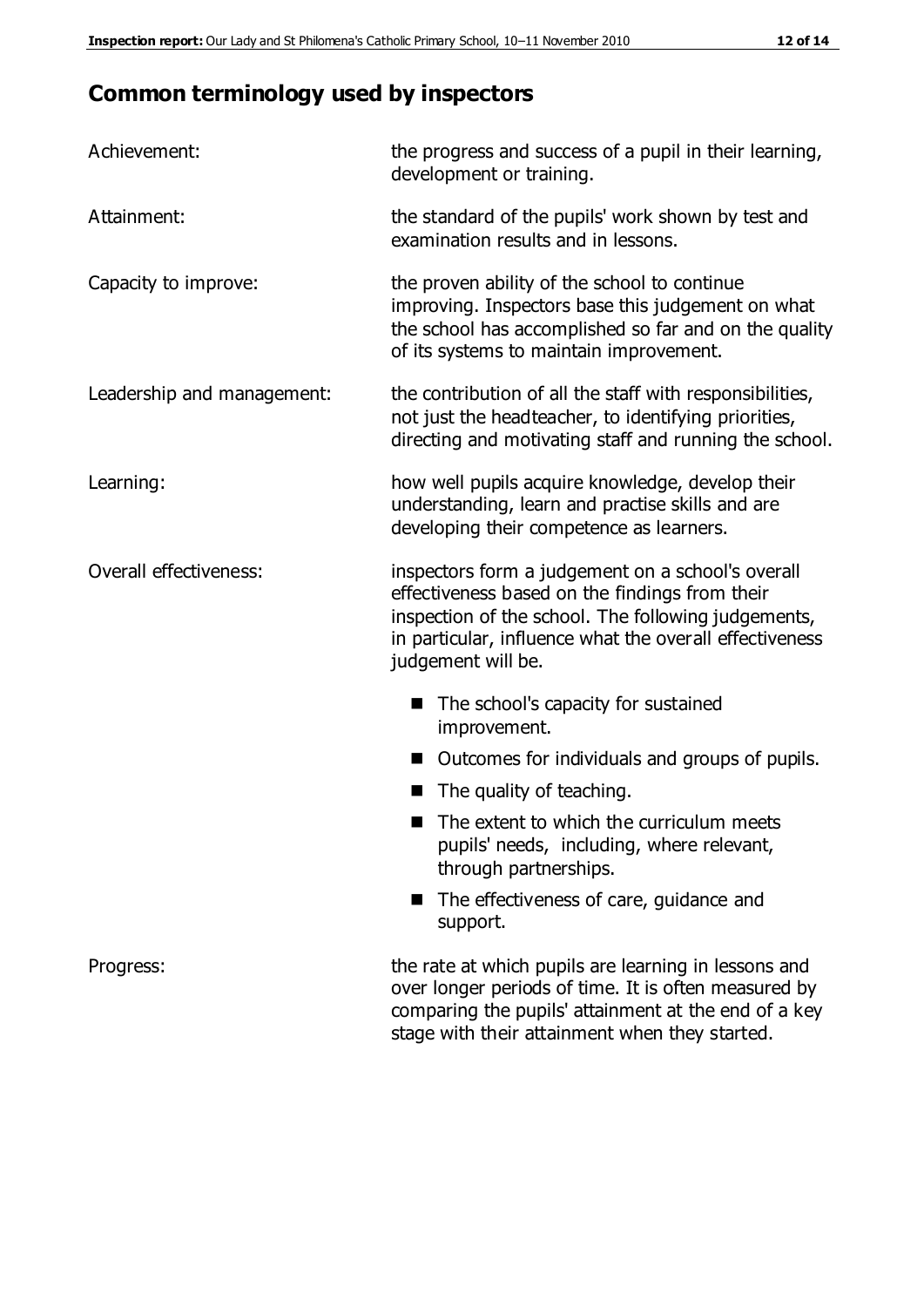#### **This letter is provided for the school, parents and carers to share with their children. It describes Ofsted's main findings from the inspection of their school.**

12 November 2010

#### Dear Pupils

#### **Inspection of Our Lady and St Philomena's Catholic Primary School, Liverpool, L9 6BU**

The other inspectors and I enjoyed our visit to your school. Thank you for making us welcome. You contributed well to the inspection by being eager to talk with us. We found that your school is providing you with a satisfactory education. We saw that you enjoy being at school and these are some of the things we think you do well.

- You are helpful to each other and your behaviour is good.

- Adults take good care of you and you say you feel safe in school.

- You have a good understanding of how to live a healthy life, for example, by taking exercise and eating fruit and vegetables.

- You enjoy taking responsibility, for example, by being members of the school council.

We have three recommendations to help you improve further and these are.

- We want you to achieve even more in English, for example, by using writing skills in other subjects and continuing to improve your spelling, punctuation and handwriting.

- We would like teachers to plan lessons where you can be active in your learning, use assessment to provide work that really meets your needs and mark your work to show you what needs to improve.

- Your attendance has improved recently (well done!) but we want to see this continue so have asked the school to keep a careful check on it.

I hope you will work hard to bring about these improvements. Best wishes for the future.

Yours sincerely

Mr David Law

Lead Inspector